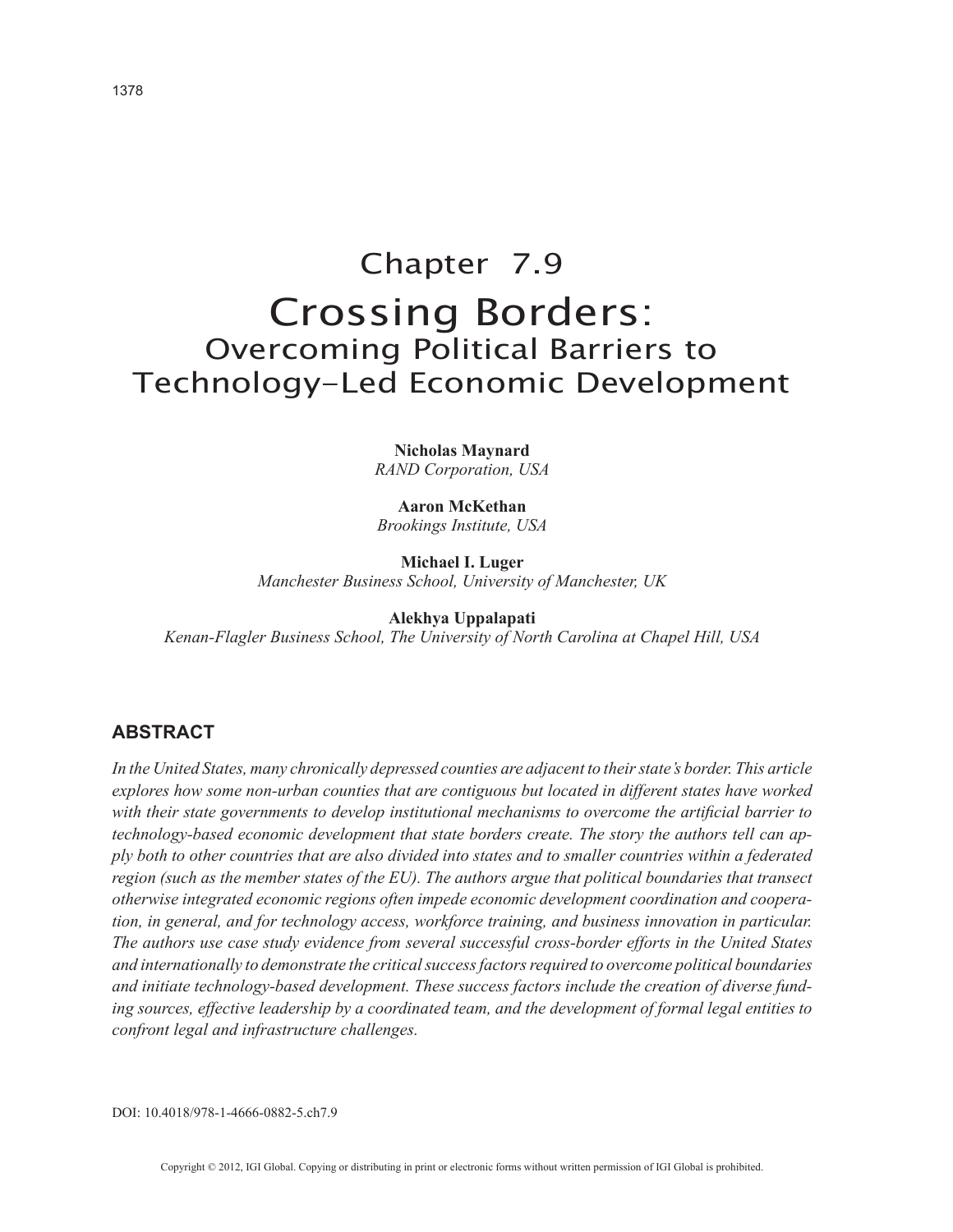## **INTRODUCTION**

"Core-periphery" disparities have long been used to characterize spatial development in many regions of the world. Central place theory (Christaller, 1933) posited that centralization is a natural process that characterizes human settlements. The very geography of a circle makes distances between points at the outer boundary farther apart than points toward the center. That makes agglomeration (critical mass) harder to achieve at the periphery, and reinforces the center as the hub for transportation and other networks.

Many political jurisdictions have made the center more important by placing capitols, universities, and other public facilities in the center. While there is often economic, political, and social activity across state lines, economic development at the border has been inhibited to some extent by specific laws, policies, and/or customs. The historical practice of inter-jurisdictional competition for business locations, research and development facilities, federal funding, and other benefits has reduced the impetus for jurisdictions at the border (and elsewhere) to work together. Another key barrier to cross-border cooperation is the tendency for infrastructure and public service delivery areas to be defined functionally within state borders, rather than across them (Wood, 1961; Hawkins, 1976).

Because of these forces, many non-urban border regions (including suburban, rural, and remote areas) around the world still struggle today to keep pace with more developed central places. Border regions tend to lack the skilled workforce, infrastructure, and advanced technology required to compete in an economy where cheap land and proximity to resources once may have been sufficient to sustain a viable economic base (Cooke, 1997). Some sub-national governments in peripheral regions have addressed the problem of scale ineconomies and scant resources by developing means to cross borders, creating greater critical mass, and lessening destructive competition between neighboring jurisdictions. However, for the

most part, such cooperation is the exception, not the rule (McDowell, 1995).

Of course, not all border or peripheral regions suffer economically. Seaports, by definition, are on the borders of their political jurisdictions, so cities like San Diego, Los Angeles, Seattle, Miami, Houston, and New York have thrived. Similarly, rivers and lakes often are used as political boundaries, so such cities as Chicago, St. Louis, and Philadelphia have achieved critical mass.

But, as Figure 1 illustrates, many states in the U.S. appear to have border-periphery disparities. Many (but not all) border regions in New York, Pennsylvania, Virginia, North and South Carolina, Georgia, Arkansas, Mississippi, Texas, the four corners states, and elsewhere, are among the poorest in terms of per capita income. Similar patterns characterize the distribution of unemployment and poverty rates, educational attainment, and health conditions.

This article highlights the development challenges faced by non-urban border regions and identifies strategies developed by local leaders that have mitigated the economic consequences associated with being a border region. Specifically, we address the following research questions:

- What unmet needs in case study regions are now being satisfied by a cross-border economic development program or strategy?
- What are the common hurdles to executing a successful cross-border initiative in the case study regions?
- What are the critical success factors of existing programs of cross-border economic and technological development?

The particular challenges facing non-urban border jurisdictions raise questions about the nature of cross-border economic activity and the appropriate public policies that can meet the unique needs and challenges of those border places. Since the challenges facing border counties are common to many states and regions, the ability to identify